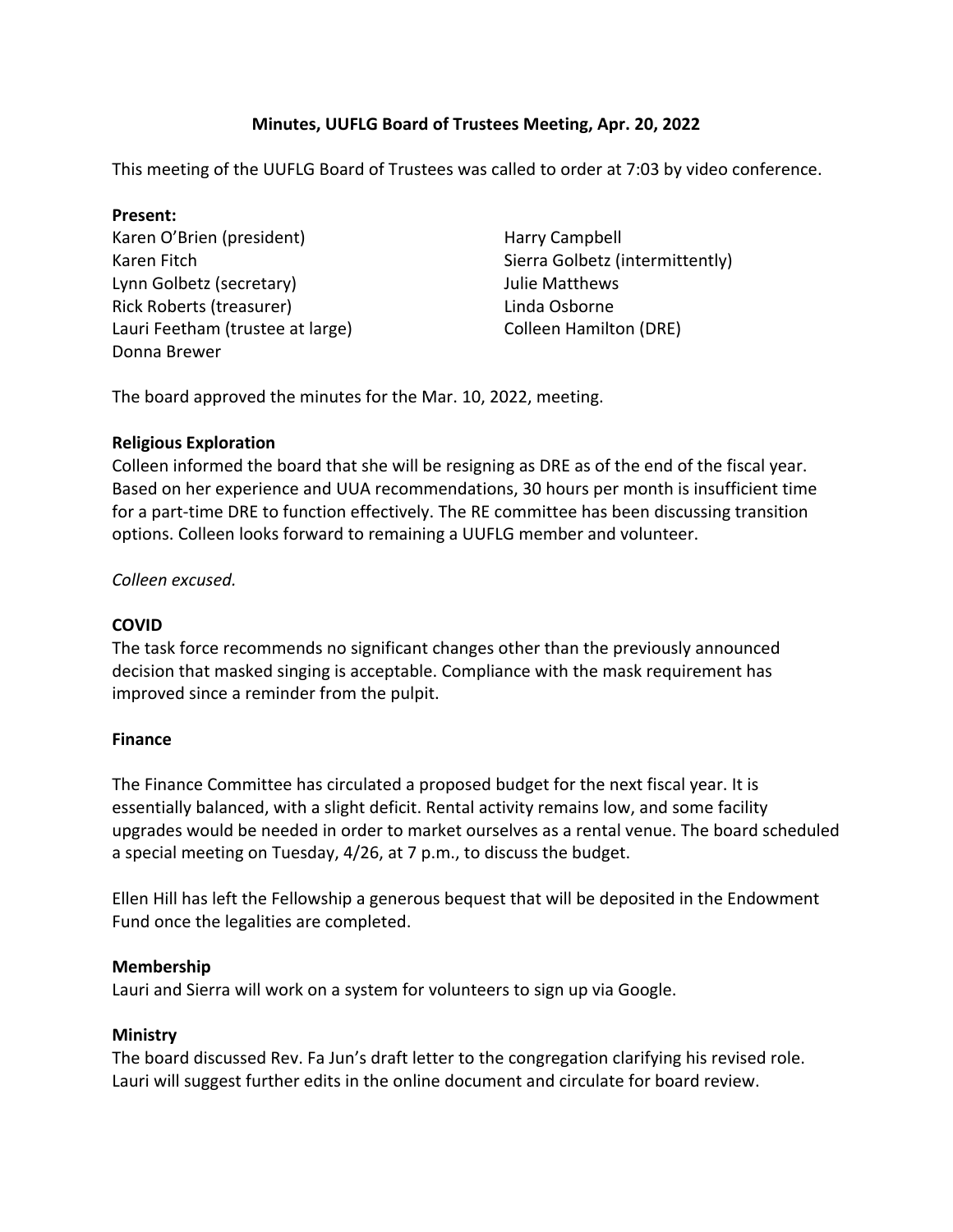## **Art & Aesthetics**

The board discussed a proposal by Linda Osborne for a plaque honoring Ellen Hill. It was further noted that the plaque honoring Karen O's grandparents has disappeared. Linda will check on options for adding the former and replacing the latter.

The board voted to approve the banner created by Matt Fitch for the Old Blossom Hill Road side of the Fellowship.

The board voted to approve the UUFLG T-shirt with the chalice design by Matt Fitch. It will be available for printing on demand.

## **Other Committees**

Karen F. volunteered to join the Sunday Services Committee. There was much rejoicing.

It was drawn to the board's attention that a new Social Action chair will be needed in a few months, as Sierra Golbetz will be leaving for college.

#### **Other Business**

A member has expressed a concern that the Fellowship's financial information is not transparent and has suggested an audit every five years. The board discussed efforts to make decisions appropriately democratic and transparent.

The board set June 12 as the date for the annual membership meeting.

There is a need to develop more comprehensive communications about Colleen's resignation, deferred maintenance, and the Fellowship's financial position going into the annual meeting. Karen O. will draft this, with input from RE and Building & Grounds.

The meeting was adjourned at 8:40. The next board meeting is scheduled for Tuesday, April 26, at 7:00 p.m.

Respectfully submitted, Lynn Golbetz (Secretary)